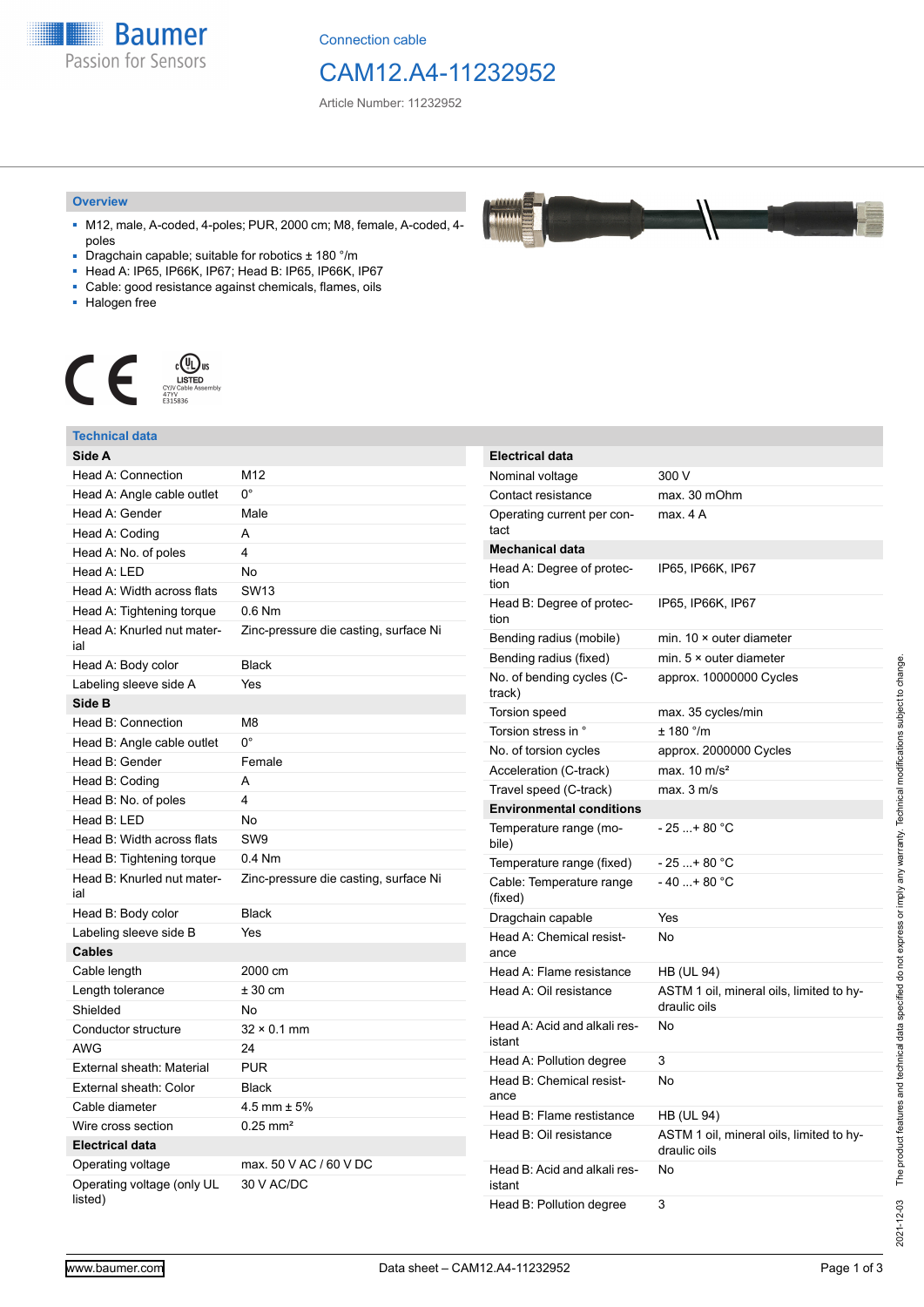

Connection cable

## CAM12.A4-11232952

Article Number: 11232952

#### **Technical data**

**Technical drawing**

**Side A**

#### **Environmental conditions**

Cable: Chemical resistance Good (DIN EN 60811-404)

Cable: Flame resistance Conform UL 1581 §1090 (H); CSA FT2; IEC 60332-2-2

#### **Environmental conditions**

Cable: Silicone-free Yes

Cable: Oil resistance Good (DIN EN 60811-404)

### **Side B**

#### **Technical drawing**





#### **Coding Coding**